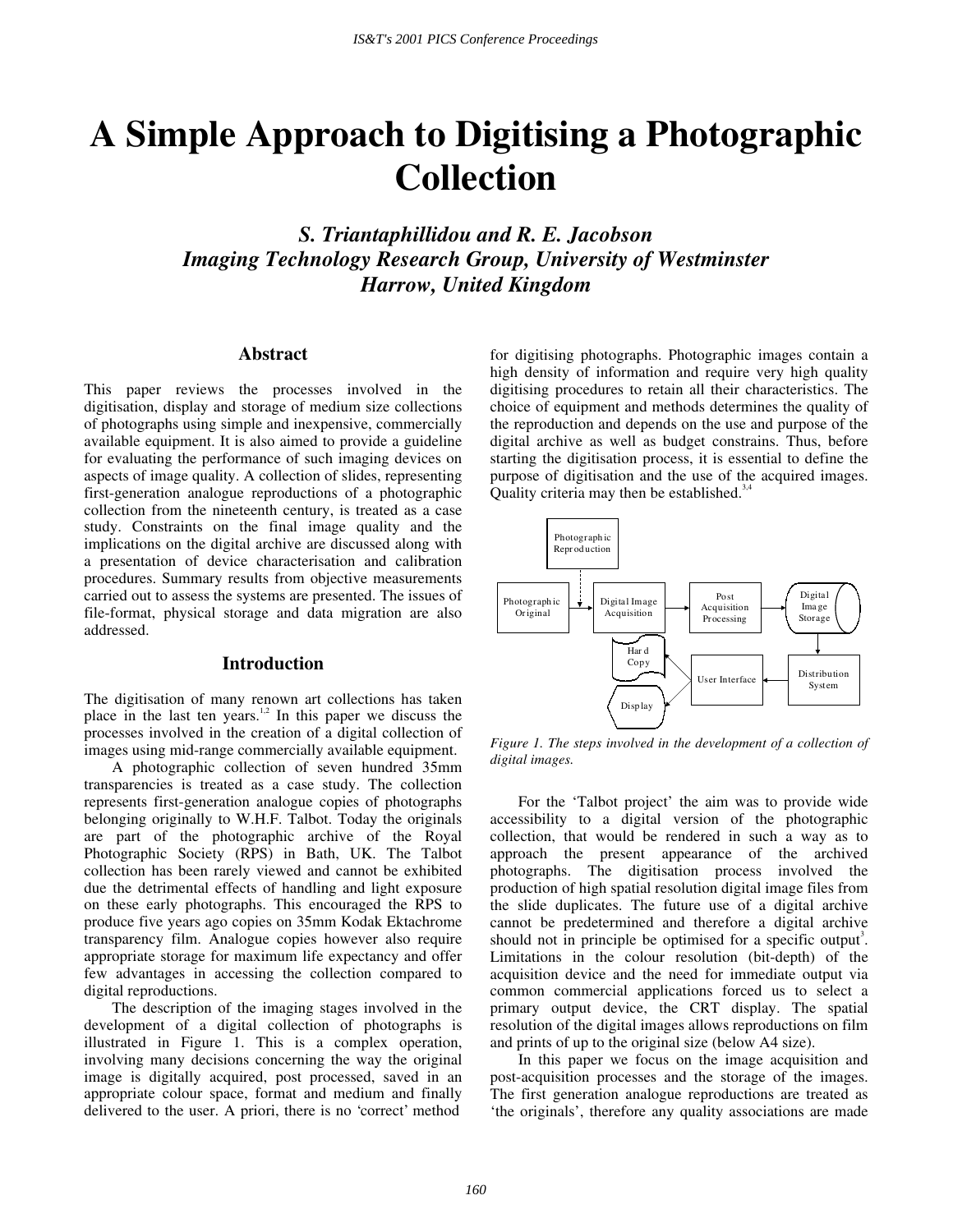between the slides and the digital reproductions. Aspects of image quality are investigated by implementing objective measurements, known to be consistent with the HVS. Information on the distribution system and the user interface can be found in reference.<sup>5</sup>

# **Digital Image Acquisition**

Successful digitisation relys principally on the image acquisition system. After a review of previous projects and an extended market survey on digital image acquisition devices, it was decided that the Talbot collection would be digitised using the Nikon LS-1000 35mm slide scanner.

 The Nikon LS-1000 operates in the following fashion: Red, green and blue light is flashed, one at a time, from a LED array. A transmitted spectrum, for each flash, results when the incident light is selectively absorbed as it passes through the film layers and the optical system of the device. A linear monochrome CCD array of 2592 pixels scans the image plane sequentially. The resulting CCD voltages are scaled and converted to 12-bit per channel digital values. The 12-bit digital signal is optimised down-sampled to 8 bits for output. The spectral responses of the red, green and blue channels are determined by the spectral distribution of the LEDs, the spectral transmittance of the optical lenses, the sensitivity of the CCD detector and the spectral transmittance of the specific film.

 The device scans transparent originals of up to 34.3 mm by 36.5 mm. Its spatial resolution allows maximum image dimensions of 2592 by 3888 square pixels, of 9.4 µm x 9.4 µm size, resulting in 28.8 MB colour digital image files. The pixel dimensions were confirmed experimentally by scanning targets with known physical size<sup>6</sup>. The maximum spatial frequency sampled faithfully by the device is  $1/(2\delta x)$  ( $\delta x$  being the sampling interval) or 53.2 cycles per mm. This does not cover the entire bandwidth of photographic films, such as the Ektachrome 100 ISO used in the project, having a theoretical cut-off frequency of 100 cycles per mm (determined by extrapolating the spatial frequency response curves provided by Kodak<sup>7</sup>). Beyond the Nyquist limit, aliasing occurs. It is prevented in modern scanners by the use of anti-aliasing filters.<sup>8</sup>

 The voltage output of the CCD of the Nikon LS-1000 is initially quantized to 12 bits per colour component, providing 4096 code levels and theoretically covering a density range of 3.6 (approximately the density range of slide films). The electronic noise and quantization noise as well as flare due to light scattering through the lenses reduce significantly the dynamic range of the scanner to approximately 2.7 to 3.0 density units. The tonal range of the original is therefore compressed and optimised by the device or/and according to the scanner operator's settings. In the digitisation of original artwork the loss in the dynamic range is a serious disadvantage and unless the data contain the full dynamic range of the original, the digital archive is considered to be inferior to the stored transparencies.

## **Tone Reproduction**

 The tonal characteristics of the scanner are most commonly described by the relationship between input transmittance and the generated pixel values. Although most such systems respond linearly to intensity and therefore to transmittance, the scanner transfer function can be represented with power functions (see Equation 1), since there is often (as in the case of the Nikon LS-1000) a nonlinear mapping of the output signal.

$$
d = k_o + t^{\gamma} \tag{1}
$$

*d* is the generated normalised pixel value,  $k_a$  is the system offset and *t* is the film transmittance. The exponent γ*<sup>s</sup>* describes the non-linearity in the contrast of the acquired image and varies primarily according to the selected *gamma setting*. An offset in the positive direction can be caused either by an electronic shift or by stray light in the system. While the electronic offset can be set equal to zero and offset from uniform stray light can be adjusted out electronically, signals from flare light (i.e. the stray light coming though the lens) and stray light from the illumination system are often image dependent.<sup>8</sup>

 The scanner transfer function can be determined by averaging the response of the system to uniform transmittance steps of a conventional greyscale, or to a smoothly varying transmittance grey wedge. Strictly, the resulting curve represents an average response to the specific input target and target positioning.<sup>8</sup> Figure 2 illustrates in log-log space the RGB responses of the Nikon LS-1000 to the Q-60 target on Kodak Ektachrome colour transparency film. The test target includes a 24-step greyscale, covering the entire dynamic range of the material. The result shows that only a part of the curves is a straight line, corresponding to a range of input densities between 0.3 and 2.2. Only within this density range the power relationship in Equation 1 is valid.



*Figure 2. Scanner RGB responses to the Q-60E3 target.*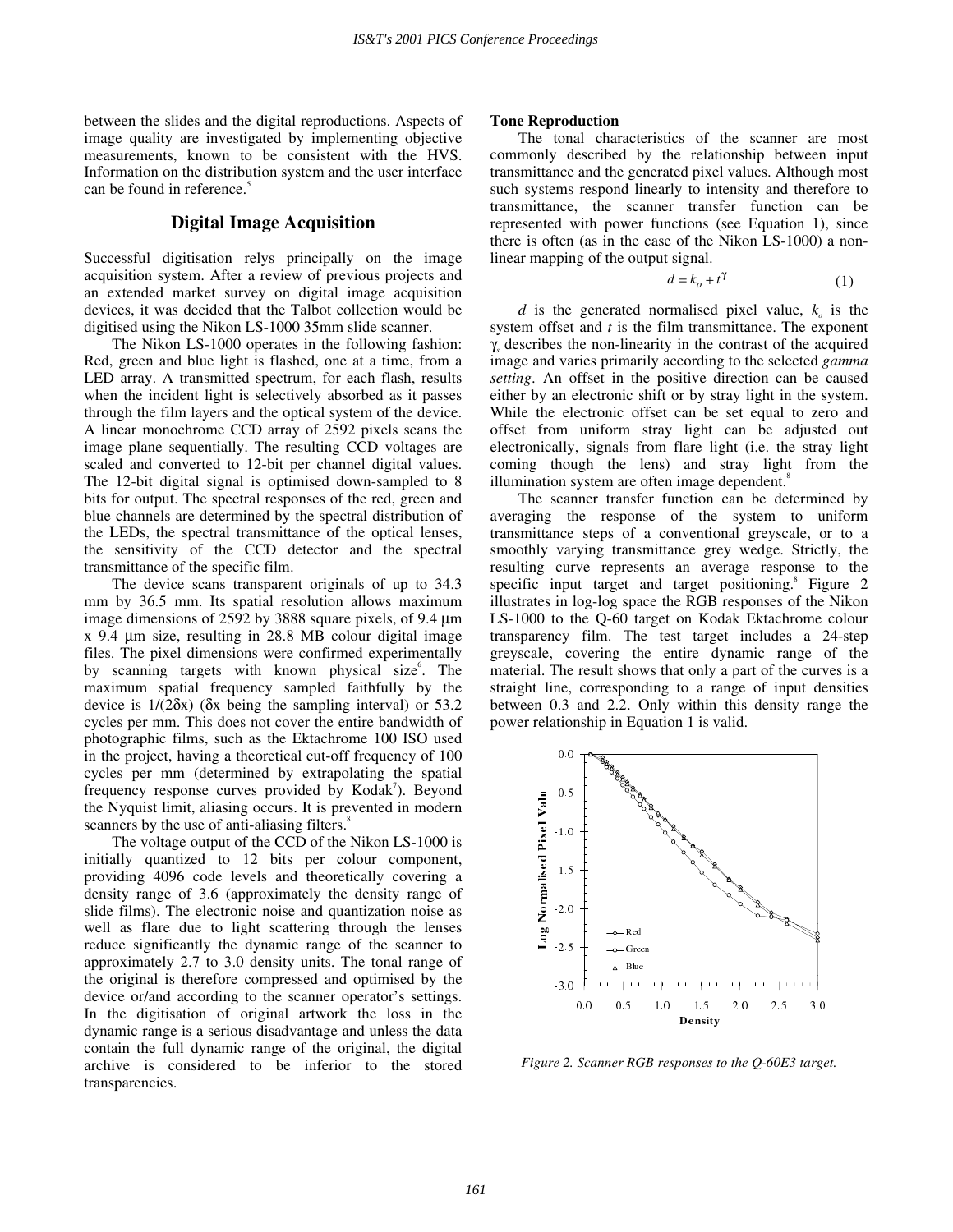#### **Sharpness**

 The sharpness of the Nikon LS-1000 was assessed by measuring the MTF. The MTF of such systems is the product of the MTFs of the detector, optics, and electromechanical components. The basic detector MTF,  $M<sub>x</sub>(\omega)$ , is defined by the size of the square aperture of the individual pixels:

$$
M_d(\omega) = \frac{\sin(\pi \omega x)}{\pi \omega x}
$$
 (2)

where  $x$  is the linear dimension of the imaging aperture and ω the spatial frequency. Equation 2 defines the maximum MTF of the detector, obtained when the centre of the pixel coincides with the optimum recording of the maximum of a signal. There are further characteristics other than the geometric shape of the detector that affect its frequency response, such as misdiffusion, charge transfer inefficiency, time-delay and integration errors.<sup>9</sup>

 The optical system of the scanner consists of several lenses with varying focal length, varying indices of refraction and elements to minimise lens aberrations. For modeling purposes the lens system can be treated as a single diffraction limited lens.<sup>9</sup> Further degradation in the optics MTF is caused by the anti-aliasing filter, which can be modeled by the birefringent technique.<sup>10</sup>

 The MTF of the electro-mechanical components of the device is basically governed by the stepper-driven mechanism. This introduces a certain level of vibration while imaging. The MTF of such a system has not been considered. Two general models for MTF degradation due to motion can be combined to approximate it. The first is the linear motion MTF, affecting the frequency response of the system in the direction of the motion.<sup>9</sup> The second, representing often degradation due to random jitter, is the random motion MTF, described by a Gaussian having a standard deviation equal to the rms random displacement.<sup>1</sup>

 It is widely known that in imaging systems the measured MTF depends critically on the method of measurement due to the non-linearities the systems introduce. The MTF of the Nikon LS-1000 was determined using three different techniques, which yield different results.12 Figure 3 presents MTFs for the fast and slow scanning directions of the scanner, evaluated using the ISO 12233 Slanted Edge SRF plug-in<sup>13</sup> and two test targets with different contrast. The curves represent the monochrome frequency responses of the centre of the scanning frame.

 When an edge exposure is reproduced on film, scanned and processed using the plug-in, the resulting SFR is the product of the frequency content of the test-target and the MTF of the scanner. The MTF curves presented in Figure 3 were evaluated by scanning custom-made test-targets. The targets were images of very high quality laser printed stepedges, printed as binary files. The prints were recorded on fine grain B&W film at different exposures and at various angles from the vertical. $12$  The frequency content of the edge-targets was determined using the traditional edge technique.14 It was removed from the measured SFR to obtain the MTF of the scanner.

 In Figure 4, it is shown that the MTF is very similar for both scanning directions, with the slow scan having a slightly lower response at frequencies beyond 15 cycles/mm. Since the imaging aperture of such devices is most commonly square $9,15$  an isotropic scanner response at 90° orientation is expected. The use of edge-targets with little difference in contrast gave very similar results.



*Figure 3. Scanner MTF for the fast and slow scans* 

#### **Spatial Uniformity**

 Many parameters introduce non-uniformities within the scanning area, such as LED and electricity inconsistencies, CCD and stepper-driven stage speed variations and others. By examining the statistical distribution of the scanner responses to a fixed density, the magnitude and position of the uniformity error can be identified. The problem however with this type of analysis is generating uniform targets, especially for the assessment of film scanners. $6,16$ 

 The spatial uniformity of the scanner was evaluated in density units, by employing a uniformity target created by Kodak and used internally to characterise capturing devices.16 The target was kindly lent for this project by the Eastman Kodak research laboratories in Rochester, NY. It contains forty individual squares (8 x 5 grid) indicating characterised areas, where the scanner's uniformity is assessed. Although the scanner's error is known to vary with the level of scanner responses, only targets with average density around 1.70 were available. The monochrome uniformity profile of the scanner - around zero density - is illustrated in Figure 4. Higher scanner responses are indicated in the middle of the frame and lower responses mostly on the top and then on the bottom of the scan. The density fluctuations range between +0.01 and -0.03 density units from a zero mean density. Colour scans presented higher non-uniformity, mostly due to the inconsistencies of the red channel, which exhibited density fluctuations between  $+0.02$  and  $-0.04$  units. The magnitude of the error was smaller in the green and blue channels.

 A correction factor for each pixel location can be built by applying 2-D interpolation to the measured points, to compensate for the device's non-uniformity. In the Talbot project this task was avoided since it can produce quality problems of a different nature, such as contouring artefacts,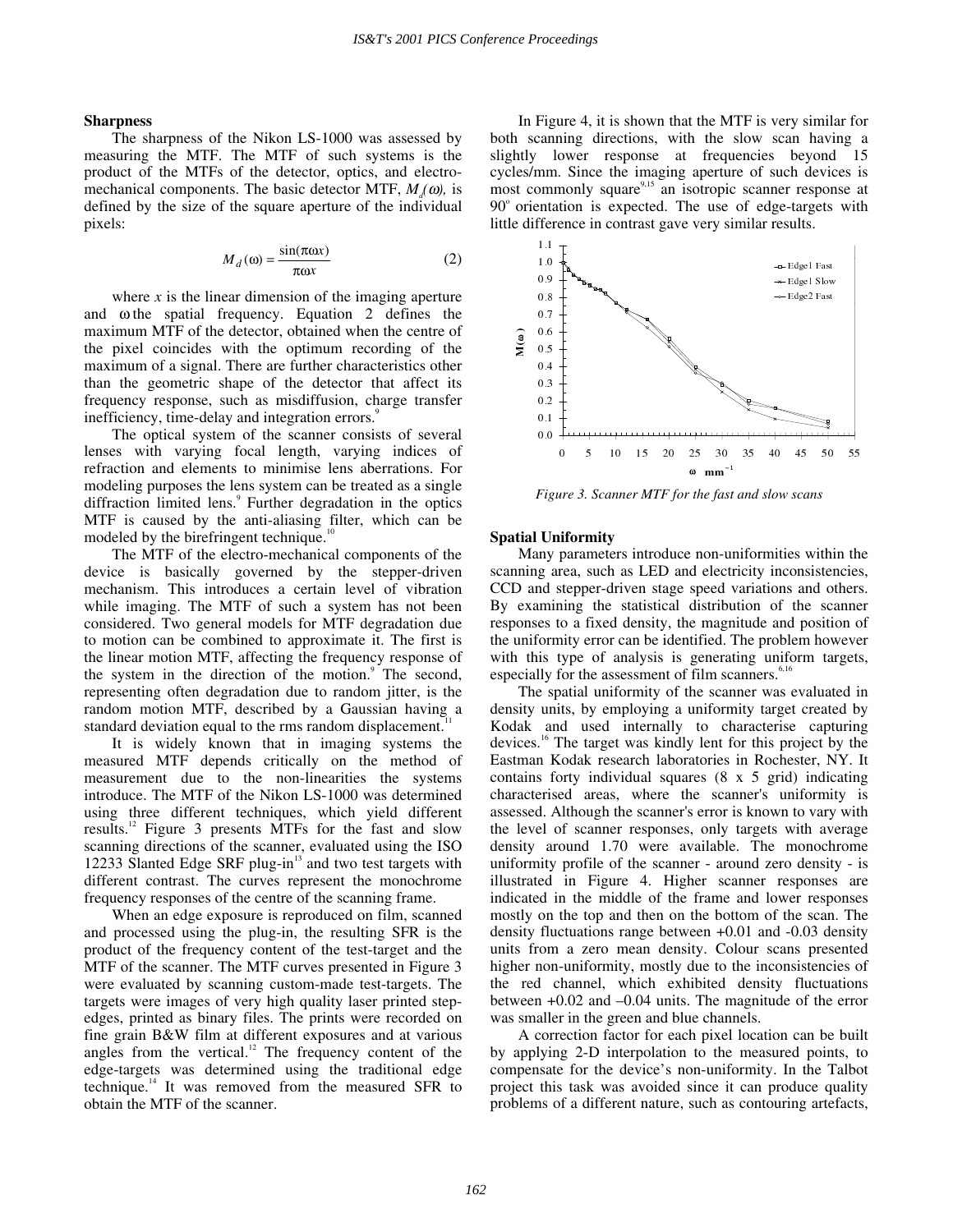due to quantization errors in the 24-bit scanner output space. Additionally, information on the error at different levels of scanner's response would be necessary to build a complete correction model dealing with real and tonally complex images.



*Figure 4. Monochrome uniformity profile of the scanner.* 

#### **Colour Characterisation**

 Device independent colour requires a colorimetric scanner. The Nikon LS-1000, as most commercial scanners, is not colorimetric. Various workers have proposed different methods to produce colorimetric values from non-colorimetric scanners over the last decade.<sup>17,18,19,20</sup> The colorimetric characterisation of the Nikon LS-1000 was achieved using a polynomial regression to derive a correction matrix for colour transformation.17 The success of this method for device characterisation depends on the space chosen for the transformation, the number and position of colour used as training samples, the choice of the specific polynomials and their degree. The method consists of two steps: the greybalance of the red, green and blue signals for the neutral patches of the calibration target and the derivation of a 3 x *m* (where *m* is the number of polynomial terms) colour correction matrix. Polynomial regression is applied to selected samples with known colour specifications in both source (CIEXYZ was chosen here) and destination (greybalanced RGB) colour systems.

 The polynomial regression method for device characterisation is constrained to a single set of dyes, illuminant and observer. Since the RPS collection of slides was on Ektachrome material, the Kodak Q-60 test target on Ektachrome transparency film was selected to best characterise the scanner for this application. The target fulfils the requirements of a test object for an input colour scanner, $2^2$  providing uniform mapping in the CIELAB colour space. All the 264 patches of the Q-60 were used as training samples. The target illuminant and observer were set the CIE illuminant  $D_{65}$  and the CIE 1931  $2^{\circ}$  Standard Colorimetric Observer respectively.

 The performance of 6 colour correction matrices, with *m* ranging from 6 to 31, was assessed in  $\Delta E^*$ <sub>ab</sub> units. Results are presented in Table 1 (∆*E\*ab* < 2.5 was considered as the limit of perceptibility for displayed complex scenes<sup>23</sup>). Figure 5 illustrates the distribution of in ∆*E\*ab* for the three most successful matrices. Overall, the results are not satisfying, until the 3 x 31 matrix where the average  $\Delta E^*$ <sub>ab</sub> is 2.12 and 77% of the samples have  $\Delta E^*$ <sub>ab</sub> below 2.5. Still maximum  $\Delta E^*$ <sub>ab</sub> are very high.

Table. 1: Average and maximum  $\Delta E^*$ <sub>ab</sub> for 6 correction **matrices** 

| m  | Average $\Delta E^*$ <sub>ab</sub> | Max. $\Delta E^*_{ab}$ | $\Delta\!E^*$ <sub>ab</sub> <2.5 (%) |
|----|------------------------------------|------------------------|--------------------------------------|
| 31 | 2.12                               | 14.69                  | 76.8                                 |
| 19 | 2.84                               | 21.14                  | 62.6                                 |
| 13 | 4.49                               | 43.45                  | 43.6                                 |
| 10 | 4.80                               | 51.13                  | 40.5                                 |
|    | 7 37                               | 69.73                  | 35.2                                 |



*Figure 5. Distribution of* ∆*E\**<sub>ab</sub> *between original and estimated CIELAB values for 3 correction matrices.* 

 A comparison between original and estimated with the 3 x 31 matrix CIE *a\** and *b\** chromaticities, for all the samples of the Q-60, indicated that the larger mismatches occurred in the yellow-green and blue-red either saturated or very dark samples. Less distinct mismatches were reasonably random. The average and maximum ∆*L\*,* ∆*C\*ab and ∆H\*<sub>ab</sub>* were found 0.28, 1.46 and 1.25 and 2.18, 14.21 and 10.62 respectively (i.e. the colorimetric differences were mostly due to chroma and then to hue errors). An additional limitation of the transformation was the loss of grey balance. Inaccurate estimates were made for the darker neutral patches of the target, where significant chroma and hue errors resulted to  $\Delta E^*$ <sub>ab</sub> values up to 8.15. The RPS slides were finally converted to colorimetric digital files using the 3 x 31 colour correction matrix. A problem thought with high order transformation equations is that they can lead to unsatisfying performance in practice. This is a result of fitting random error in addition to the desired systematic trends and noise amplification $17$ .

## **Image Encoding for Display Output**

Direct access to the digital images via most commercially available systems was achieved by converting the calibrated image data from the CIEXYZ  $D_{65}$  system to the Standard RGB colour space. $24$  In the sRGB encoding process, a number of original tristimulus values are clipped to fit the gamut of modern CRTs. The percentage and position of the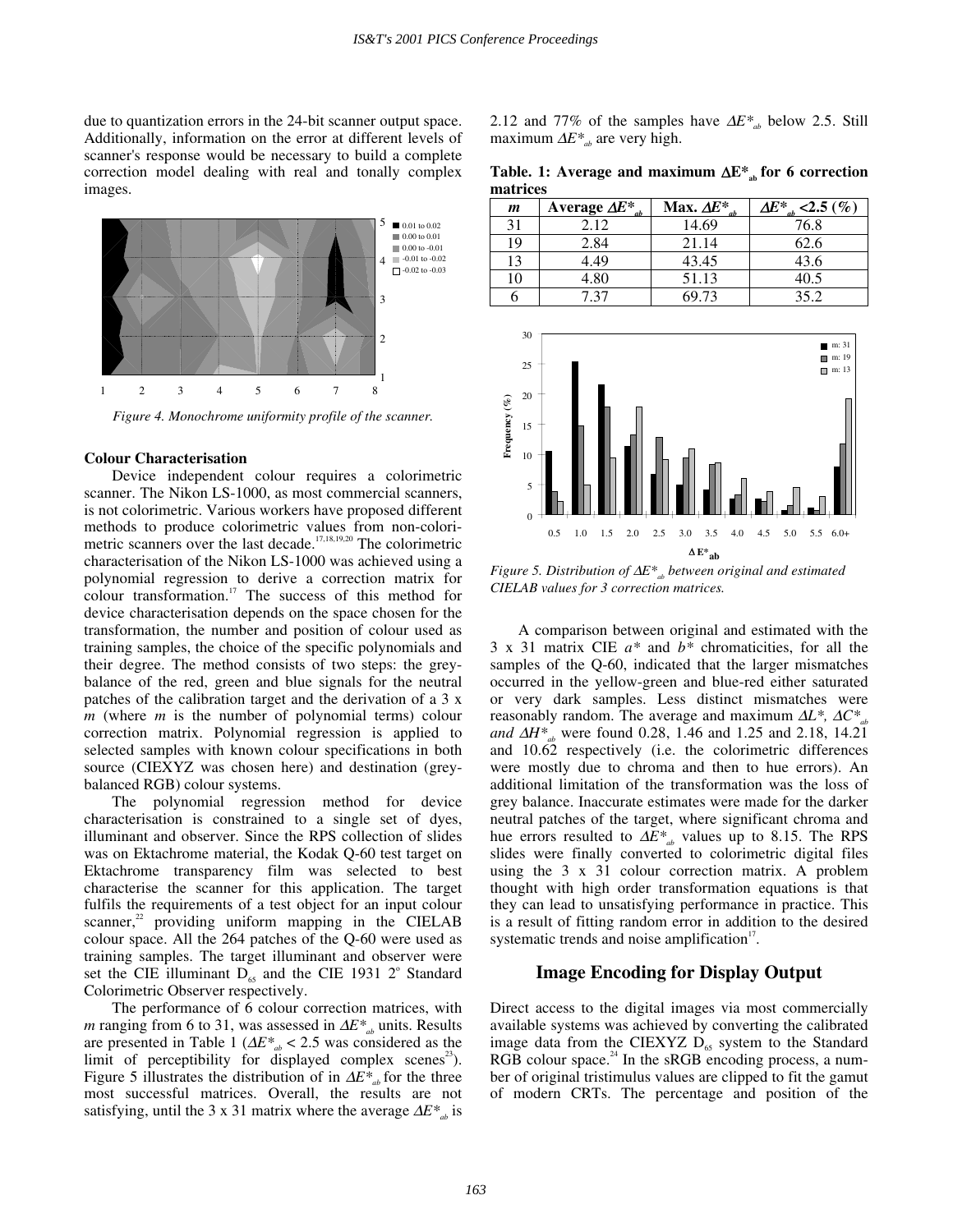clipped colours are shown for the Q-60E3 target in Figure6; colours out of the sRGB gamut are indicated in white.



*Figure 6. Colours of the Q-60E3 out of the sRGB gamut.* 

 The loss in the available gamut by encoding in sRGB space is a drawback in the uses of the digital images. For instance, hard copy media, which have very different colour gamuts than those of modern CRTs, can produced some colours which are lost during the encoding processes. Furthermore, future display devices may allow better image rendering and thus the data will be of a limited value.

 For communicating the images in other than sRGB compatible media, an  $sRGB$  ICC profile<sup>25</sup> was provided together with the digital images. A pre-requirement for correct colour imaging is that the profile of the output device, including the viewing conditions, must also be on hand. The ICC architecture, in many cases has helped significantly the communication of colour in various media; nevertheless, it has their own limitations. These lay mainly in the way the PCS (profile colour space) defines various aspects of the reference space.<sup>26</sup> Additionally, the future of ICC profiles is not known. Currently various users refuse to incorporate them in their files.

## **Storage and Data Migration**

International storage standards were used to provide easy access while enabling the digital files and storage media to be successfully migrated to future media and formats. The processed images were saved as TIFF files and were stored on an ISO  $9660^2$  format writable compact disks (CD-Rs). The TIFF is thoroughly documented and the source code is available. Easy access and retrieval makes TIFF the most advisable image file format for image archiving purposes.<sup>28</sup> The ISO CD-ROM recording also allows access to the data from all current platforms and operating systems.

 Longevity in all storage media depends on the stability of the medium, the storage conditions and the handling.

CD-ROM degradation is caused by oxidation and structural changes and therefore storage temperature and humidity are determinants of the useful lifetime of the disks. Optical media manufacturers, claim estimated physical lifetime for CD-ROMs of approximately 100 years, but without handling, and give a guarantee of  $25$  to  $30$  years.<sup>30</sup>

 Unfortunately, it is impossible to rely on the hardware and software (H/S) used to read, write and store the digital images being available in the future. Therefore, preservation of information on optical disks means transferring from obsolete to newer systems, i.e. data migration. There is no degradation in the digital migration process. Provided that migration periods are well defined and refreshing of information is performed on time the digital archive should have long life access.

 The support of the TIFF is the major concern governing the migration periods of the digital archive. The first version of the TIFF specifications was published in 1986 and since the structure of TIFF has been expanded around a basic frame, which makes the older versions backwards compatible. The current TIFF 6 revision was released in 1992. $31$  Obsolescence of the H/S used to read the optical disk is another issue. Associated H/S includes the CD-ROM reader, the software driving the reader (driver), the host computer and its operating system. Hardware nowadays becomes obsolete in relatively short periods; a new generation is expected approximately every two years. Generally, a new generation of hardware is backwards compatible for two generations.<sup>28</sup> Driving software usually changes with or within the lifetime of the device (hardware) to be compatible with newer operating systems, providing new features to the user. A given device can be operated by four successive generations of drivers. Operating systems are renewed every one to three years, but usually run drivers written for the previous two versions. In total, although optical disks have a relatively long physical lifetime, the estimated time of obsolescence of a particular recording due to H/S configuration is estimated between 5 to 8 years.<sup>28</sup>

Eventually, the physical media supporting the digital image archive will become obsolete. The Digital Versatile Disk (DVD), of same physical size as the CD-ROM (120mm) but with increased data capacity, seem today the obvious successor. A considerable advantage for the useful lifetime of the CD-ROM archive as well as for the migration of the data from this media is that several manufacturers currently distribute platforms with DVD-CD-ROM drives. DVD media are being developing assuming the heritance of existing software resources and will continue to maintain compatibility in the future.<sup>33</sup> Otherwise, storing yearly backup copies on magnetic tapes is an advisable practice. Magnetic tapes are cheap, have large capacity but short physical lifetime.

# **Conclusions**

In this case study, the objective for digitisation was to provide wide accessibility to a collection which otherwise was closed to viewing, while allowing a satisfactory quality,